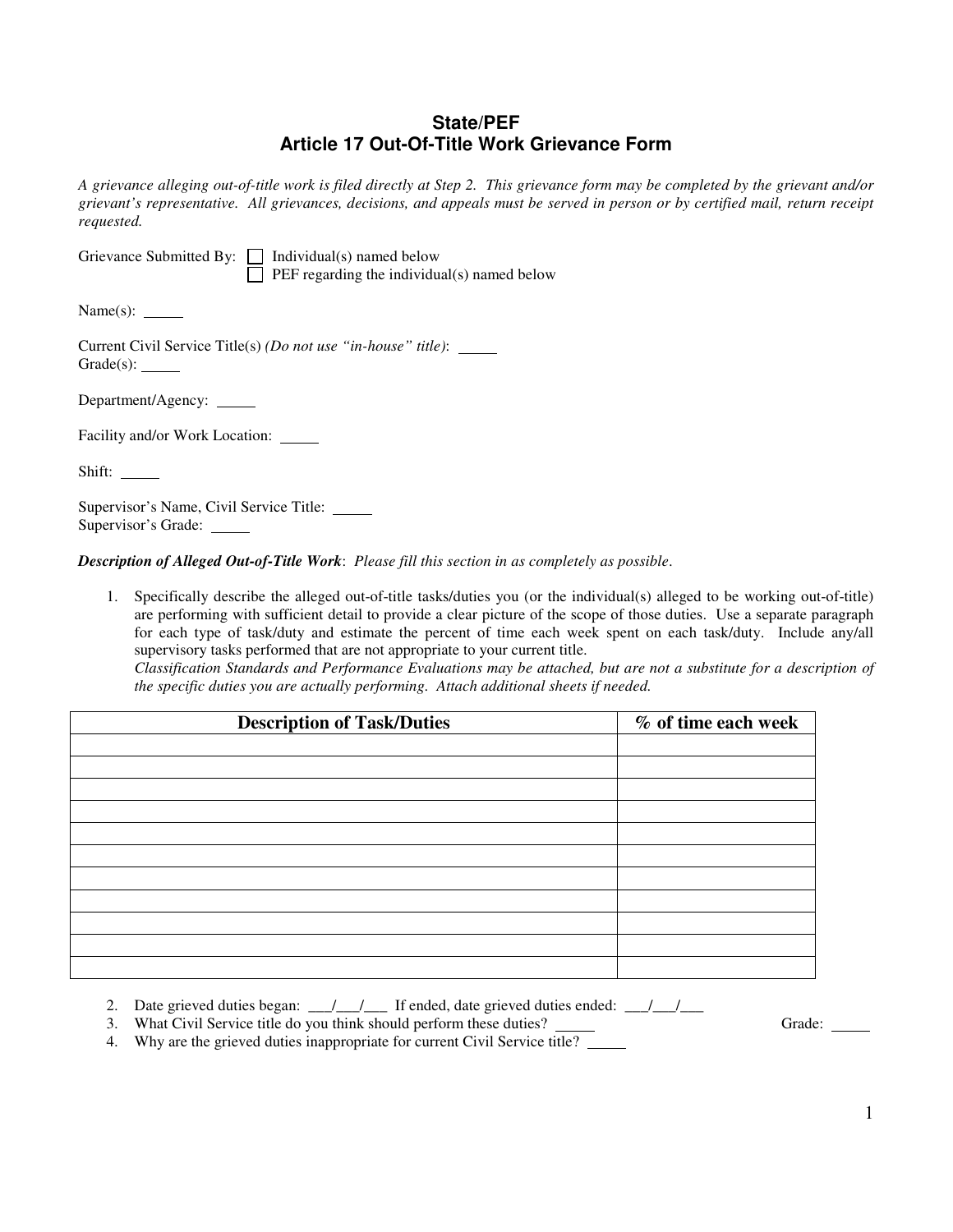- 5. Who assigned these duties? How were they assigned? If you have documentation, please attach.
- 6. If you know, what caused this assignment (e.g., sick leave, retirement, vacation, etc.)?
- 7. Identify the title/grade of the supervisor(s) reported to when performing the grieved duties:
- 8. Identify the title(s)/grade(s) of the subordinate staff who report to employee performing the grieved duties:

9. Attachments. Please attach documents that support the claim of out-of-title work. Check all that have been attached:

| $\Box$ Agency/Facility (in-house) job duties | Agency memoranda, emails regarding duties |
|----------------------------------------------|-------------------------------------------|
| <b>Performance Evaluations</b>               | Other (Describe)                          |

 Aggrieved Employee/ Date Submitted: Authorized Signature:

*The Agency-Level Grievance must be filed with the Agency Head or designee with a copy simultaneously filed with the Facility or Institution Head or designee. If the grievance is PEF-initiated, a copy shall also be simultaneously served on the employee performing the alleged out-of-title work.* 

## **Agency-Level Decision (Step 2)**

*The Agency-Level Decision shall be issued no later than 10 working days following receipt of this grievance.* 

Date grievance was received (filing date): \_\_\_\_\_

 $\ddot{\phantom{a}}$  $\overline{a}$ l

Date Step 2 Decision was issued: \_\_\_\_\_\_

GOER File Number:

Agency Head/Designee: